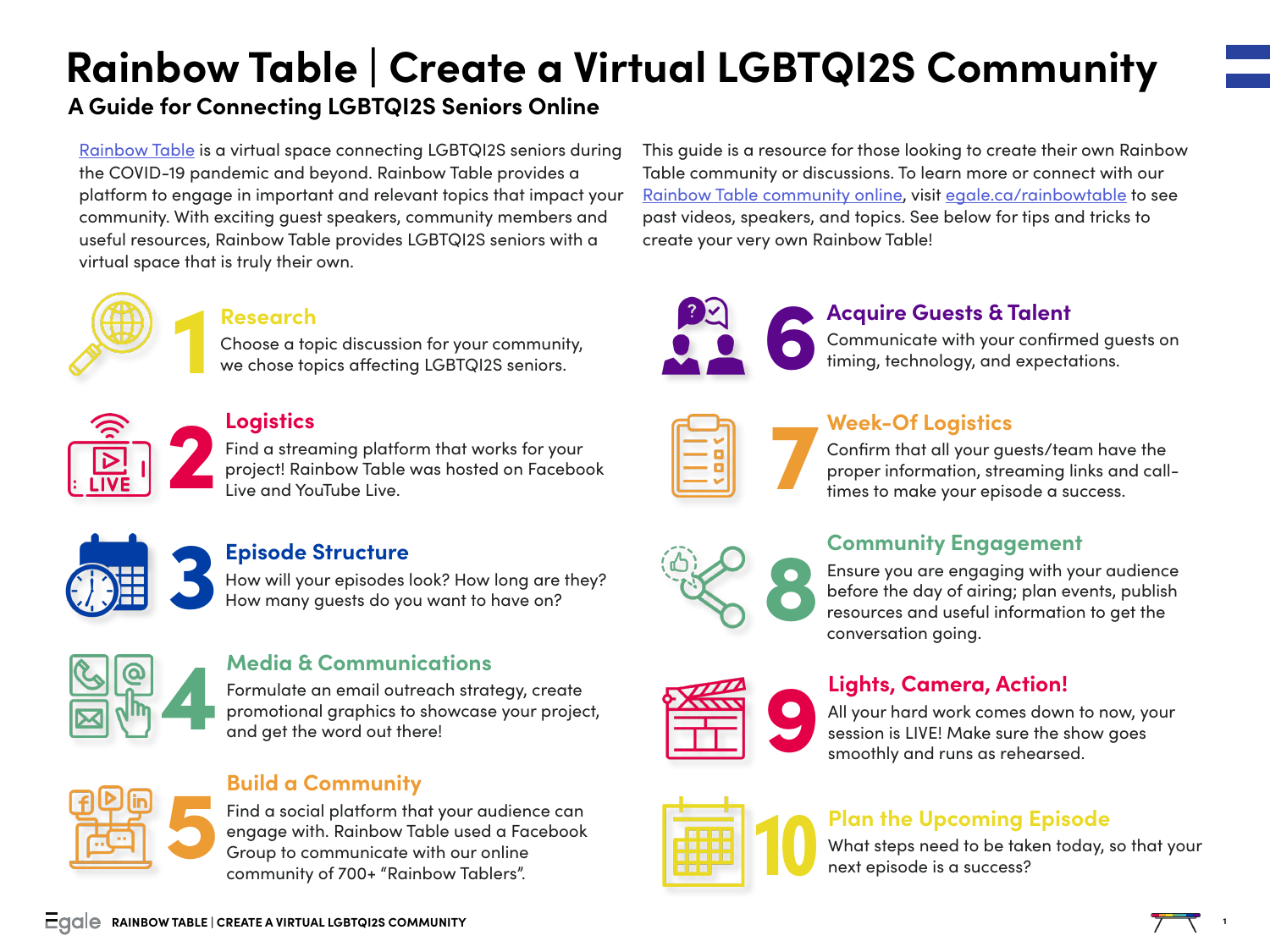

#### **Step 1: Research**

Start off by thinking about the topics and communities you'd like to discuss and engage with. Research a potential host/facilitator for your show - it could be you! Given the topic that you are focusing on, who is a great candidate to lead the digital discussion? Look into work being done in not only your community, but those across your city, province/territory, and Canada.

### **Step 2: Logistics**

Now comes the nitty gritty. What steps do you need to take in order to make your vision a success? Create the roadmap from ideation to a polished tangible product. Your own Rainbow Table can be produced using a number of platforms [\(Zoom](https://zoom.us/), [Facebook Live,](https://www.facebook.com/formedia/solutions/facebook-live) [Google Hangouts](https://hangouts.google.com/), and more). Pick one that works best for your audience.

#### **Step 3: Structure Your Episodes**

What is your vision for the episode layout? Rainbow Table had a 10-episode structure, each with an allotted time of +/- 60 minutes. We consistently aired at 3:00 PM EDT. Rainbow Table planned for 3 - 4 guests per episode, with 10- 15 minutes of air time per guest. Each episode had a subtopic, while always relating back to LGBTQI2S seniors and allies; some of those subtopics included mental health, sexual health, faith and spirituality, rural issues, etc.

#### **Step 4: Media and Communication / Outreach**

Get the word out to the community about your project. Formulate an email outreach strategy to send out to potential guest speakers, community partners, and viewers. Create promotional graphics to showcase your project, and get the word out there! This could include headshots of the upcoming guests and host, text of your show title or episode topic. Share these on the appropriate channels (Facebook, Instagram, email, etc.).

### **Step 5: Building a Community**



After the word is out there, foster a community for those that answered your call. We used Facebook Groups to keep our audience engaged and informed of future episodes and resources. This resulted in us creating a group of more than 700 "Rainbow Tablers" that consistently watched week after week. This could also look like weekly email flyers sent out, social media posts, and more!

#### **Step 6: Acquiring Guests**

Now comes the meat of the episodes – your guests! Who is the guest appearing on your show? Make sure your speakers are well informed of what to expect. Ask for a headshot, biography, contacts, and pronouns.

#### **Pro-tip: Pre-Recording**

If a guest you want cannot attend the session, ask them to pre-record their interview with your facilitator/host. You can then stream that recording during your live show.